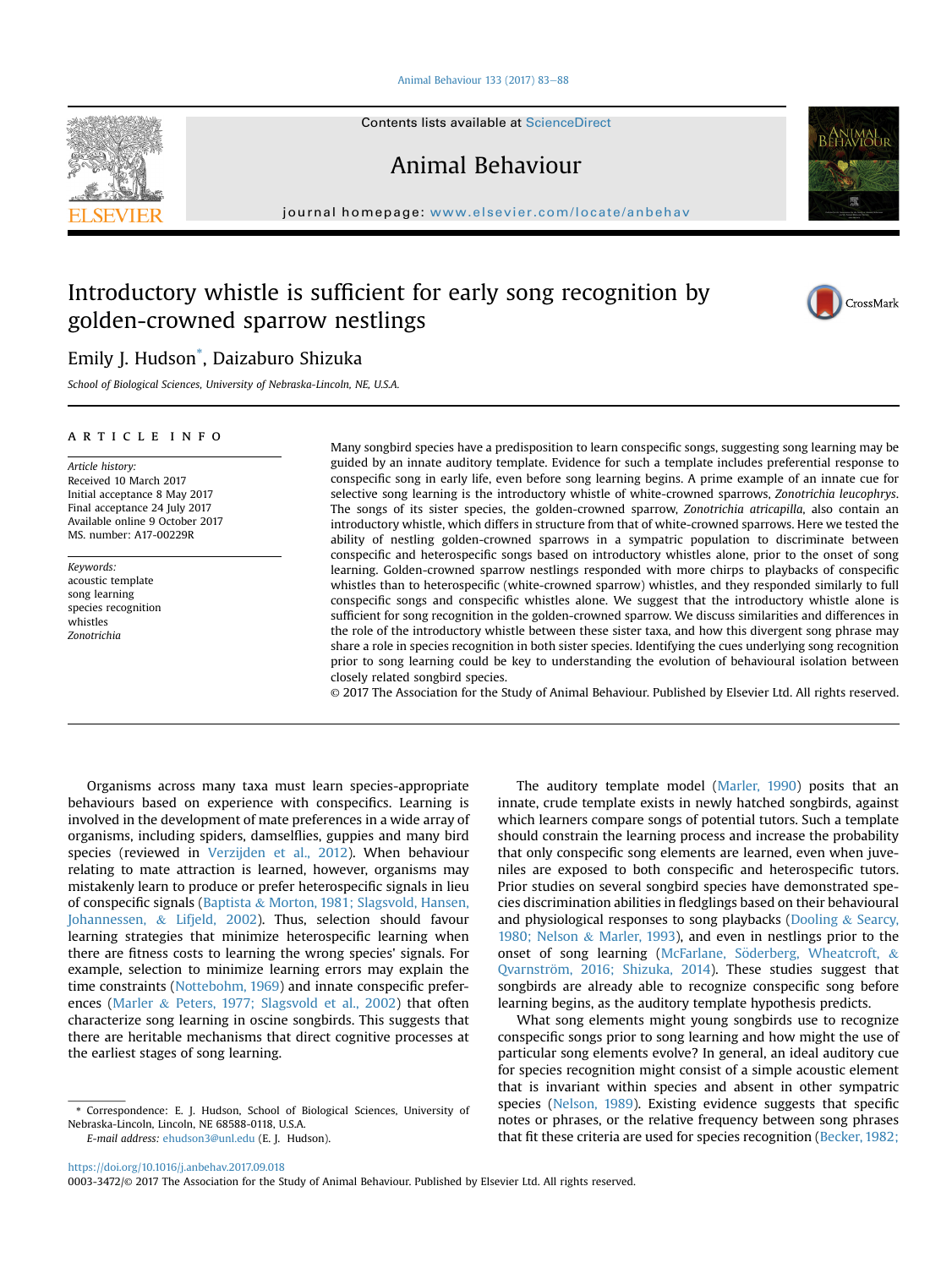<span id="page-1-0"></span>Colombelli-Négrel et al., 2012; Hauber, Russo, & [Sherman, 2001;](#page-5-0) [Hurly, Ratcliffe,](#page-5-0) & [Weisman, 1990\)](#page-5-0). In the case of a song learning cue, an additional criterion is that the cue must be discriminable to young birds before the song learning process begins. During the initial stages of population divergence, the cues involved in species recognition are likely to be shared in recently diverged taxa. If selection against hybridization favours species recognition, then evolution may proceed in two ways. First, one species may shift to using a new feature for species recognition (e.g. the feature that is most divergent between the taxa). Alternatively, the divergent taxa may use the same feature for recognition, but the feature itself may diverge. Testing these hypotheses requires a system in which the specific features involved in song recognition are already known and there is evidence of reproductive isolation between recently diverged taxa.

The New World sparrow genus Zonotrichia is exceptionally well studied and presents an ideal opportunity to explore the evolution of song recognition. The white-crowned sparrow, Zonotrichia leucophrys, has been the subject of particularly intensive research and many details of its song learning and recognition programme have been resolved (reviewed in [Soha, 2017](#page-5-0)). In this species, the introductory whistle of its song has been implicated to play a critical role in song learning. The flat introductory whistle is species-universal: white-crowned sparrows show geographical variation in song, but all subspecies and regional dialects begin with a pure-tone whistle ([Soha](#page-5-0) & [Marler, 2000\)](#page-5-0). This whistle is an innately encoded component of song: young male white-crowned sparrows raised in isolation produce simple songs consisting primarily of whistles ([Marler, 1970\)](#page-5-0). Moreover, the introductory whistle serves as a cue to memorize syllables that follow it; [Soha and Marler \(2000\)](#page-5-0) showed that young male white-crowned sparrows preferentially memorized heterospecific syllables following a conspecific whistle, rather than conspecific syllables without an introductory whistle. Finally, recent genetic and behavioural evidence from two subspecies suggests that there is fine-scale variation in the duration of this introductory whistle between subspecies, and that individuals respond more strongly to songs of their own subspecies ([Lipshutz,](#page-5-0) [Overcast, Hickerson, Brum](#page-5-0)field, & [Derryberry, 2016\)](#page-5-0).

The white-crowned sparrow shares its range with its sister species, the golden-crowned sparrow, Zonotrichia atricapilla, and the two species are commonly found in the same breeding habitat near tree-line in parts of Alaska and northwestern Canada. The two species are reciprocally monophyletic in all existing phylogenies ([Weckstein, Zink, Blackwell-Rago,](#page-5-0) & [Nelson, 2001; Zink, 1982\)](#page-5-0). The scant record of hybrid individuals [\(Miller, 1940; Morton](#page-5-0) & [Mewaldt,](#page-5-0) [1960](#page-5-0)) and presence of fixed nuclear genetic differences ([Weckstein](#page-5-0) [et al., 2001\)](#page-5-0) suggest that there is strong reproductive isolation between these two species. Shared mitochondrial haplotypes between at least some populations of golden-crowned and whitecrowned sparrows indicates that they may have experienced gene flow in the past, but the subspecies of white-crowned sparrow, Z. l. gambelii, that is sympatric with golden-crowned sparrows in the breeding season does not show this pattern [\(Weckstein et al.,](#page-5-0) [2001\)](#page-5-0). Thus, the existing evidence suggests that these are sister species, with little to no ongoing hybridization in areas of sympatry.

Like white-crowned sparrows, golden-crowned sparrows show considerable geographical variation in song across their ranges, but all begin their song with a species-characteristic introductory whistle [\(Shizuka, Lein,](#page-5-0) & [Chilton, 2016](#page-5-0)). However, whereas whitecrowned sparrow introductory whistles have no frequency modulation, the golden-crowned sparrow introductory whistle always contains descending frequency modulation in all dialects ([Fig. 1](#page-2-0); [Shizuka et al., 2016](#page-5-0)). Moreover, golden-crowned sparrows can distinguish between conspecific song and the songs of sympatric white-crowned sparrows at  $6-8$  days of age ([Shizuka, 2014\)](#page-5-0). Thus, both white-crowned and golden-crowned sparrows seem to share two features: a species-universal introductory whistle and the ability to recognize conspecific songs at the onset of song learning. This raises the question: is the introductory whistle sufficient for song recognition at the earliest stages of life? We addressed this question by conducting a series of playback experiments of conspecific and heterospecific songs and whistles to goldencrowned sparrow nestlings.

# **METHODS**

We conducted this study at Hatcher Pass Management Area, Alaska in June and July, 2015. This golden-crowned sparrow population is sympatric with white-crowned sparrows, and nestlings are exposed to both species' songs in the nest. We found goldencrowned sparrow nests by following females during nest building, incubation or feeding of nestlings.

Whistle stimuli were prepared using Raven Pro 1.4 [\(Cornell Lab](#page-5-0) [of Ornithology, 2011](#page-5-0)) by extracting a single whistle from the full songs of each of five unique male white-crowned sparrows (heterospecific treatment) and five golden-crowned sparrows (conspecific treatment), as shown in [Fig. 1.](#page-2-0) All golden-crowned sparrow songs were recorded in another population within the local dialect region, but more than 100 km away and thus the recorded individuals were unfamiliar to the subjects. Whitecrowned sparrow songs were from the local subspecies, Z. l. gambelii, and likewise recorded away from the study site. The extracted whistles were standardized for root mean squared amplitude. All stimuli files were sampled at 48 kHz and 16 bits per sample. Whistles were repeated every 10 s for 2 min, and 1 min of white noise was added before and after the 2 min of whistles.

Based on results of a prior study ([Shizuka, 2014\)](#page-5-0), we conducted experiments when approximately 6 mm of the longest primary feather was exposed in all nestlings, which corresponded to  $7-8$ days after hatching. All chicks from a nest were removed at once and held in an insulated cloth lunchbox when not being tested or measured. Nestlings were placed individually in a portable pet carrier ( $26 \times 27 \times 48$  cm) and randomly assigned to either a heterospecific whistle treatment  $(N = 7)$ , conspecific whistle treatment  $(N = 7)$ , heterospecific full song treatment  $(N = 13)$ , or conspecific full song treatment ( $N = 16$ ). Songs were played back from iPod Nano mp3 players (Apple) using iHome model IM60 and IM70 (SDI Technologies, Inc., Rahway, NJ, U.S.A.) speakers placed outside of the pet carrier. Playback volume was standardized to 60 dB SPL at 1 m from the speaker. If a chick was chirping during trial set-up, we waited until it stopped chirping to begin the trial; if the chick then resumed chirping during the pre-track period of white noise at the start of the trial, this was recorded as the pretrack response.

We measured the behavioural response as the number of chirps during the 2 min whistle presentation period, and measured the pre-track response as the number of chirps during the 1 min preplayback period of white noise. Chicks assigned to either the conspecific or heterospecific whistle treatment or the full heterospecific song treatment that showed no response to their treatment playback subsequently received a full local conspecific song treatment as a positive control. Chicks that showed no response to the positive control ( $N = 8$ ) were excluded from the analysis (raw data provided as Supplementary Material).

Data were analysed with a linear mixed model using the function lmer in the package lme4 ([Bates, Maechler, Bolker,](#page-5-0) & [Walker](#page-5-0) [et al., 2015](#page-5-0)) implemented in R v.3.2.4 ([R Core Team, 2016\)](#page-5-0). We first generated a global model including chirp response as the response variable, with pre-track response, exposed primary feather length (a proxy for developmental stage) and two levels of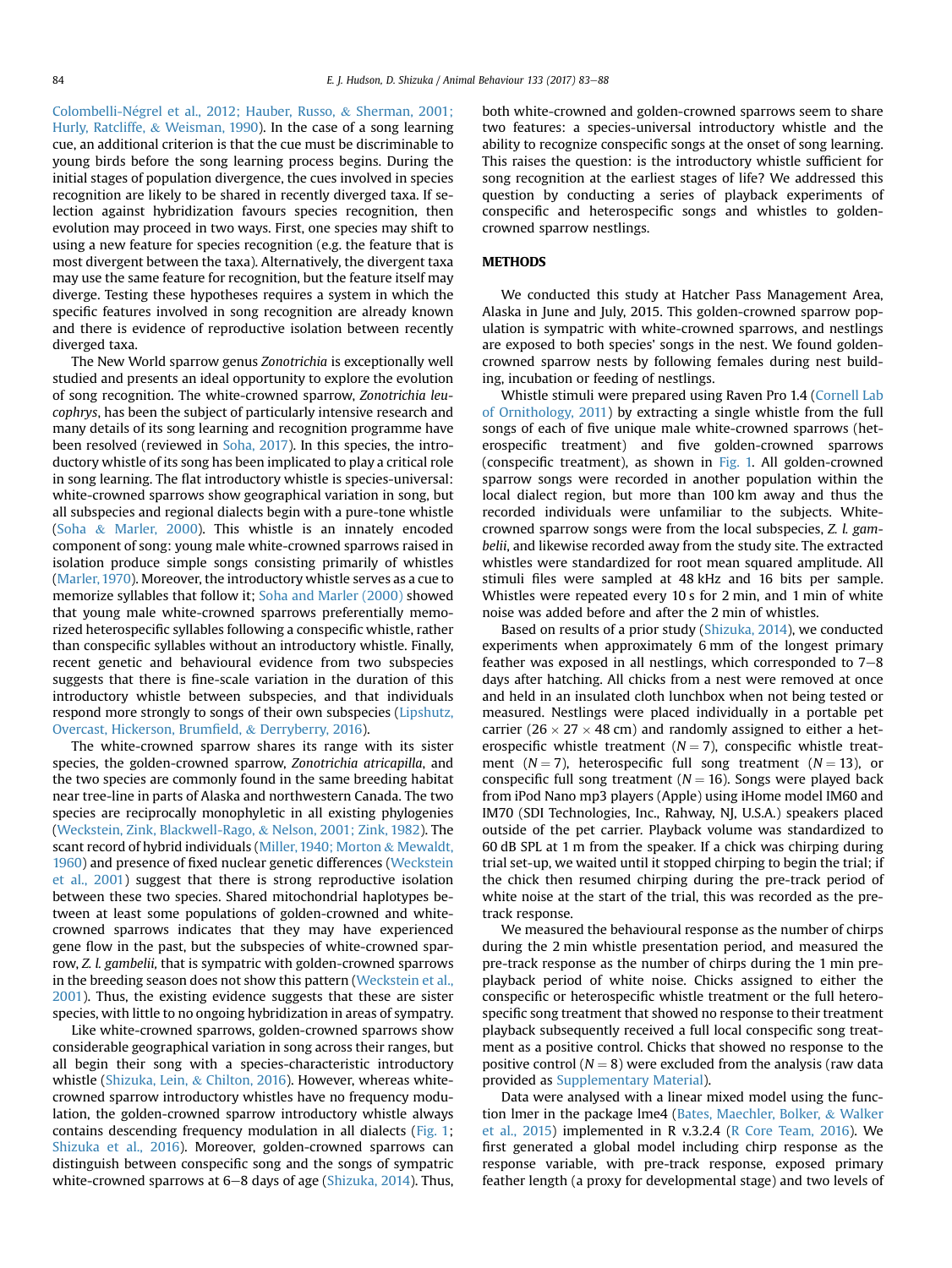<span id="page-2-0"></span>

Figure 1. Whistle stimuli were created by highlighting the first note (introductory whistle) of golden-crowned and white-crowned sparrow song, then copying and pasting the whistle into a separate song file in Raven Pro 1.4. See [Methods](#page-1-0) for full details. Whistle stimuli were created from the songs of five different individuals for each species.

treatment (species (conspecific or heterospecific); whistle versus full song) as fixed effects, and nest of origin and the identity of the playback stimulus as random effects. We initially included an interaction term between the two treatment types, but this term was not significant and was dropped from subsequent analysis. We then used model selection with Akaike's information criterion corrected for small samples (AICc) to determine the top models with  $\Delta AICc$  <4. We used model averaging with these top-ranked models to determine the effects of fixed terms from our global model using the MuMIn package (Bartoń, 2016).

We conducted post hoc tests to further confirm our findings. To do this, we compared the effect of species recognition in the full song treatments and the whistle treatments independently. For the whistle-only treatments, we did not include the playback stimulus as a random effect, as only one track was used more than once. In each case (full song comparison and whistle-only comparison) we fitted the full model and then used likelihood ratio tests to assess the significance of a model while excluding the species treatment effect.

Given our statistical results showing song recognition by whistle alone (see Results), we measured two basic spectral and temporal features of the whistles used for playback stimuli in order to quantify the most prominent species difference in each of these features. We measured the duration of the whistle as well as the difference in peak frequency between the first 100 ms and the last 100 ms of this note using Raven Pro 1.4 [\(Cornell Lab of Ornithology,](#page-5-0) [2011](#page-5-0)).

# Ethical Note

This work was conducted under a U.S. Geological Survey banding permit (no. 23759) and an Alaska State Parks Special Park Use Permit, and with the approval of the Institutional Animal Care and Use Committee of the University of Nebraska  $-$  Lincoln (IACUC project no. 1277). Chicks were returned to the nest immediately after testing for that nest concluded. No nests were abandoned after our trials.

# **RESULTS**

All three of our top models using AICc model selection retained both the pre-track response and species as fixed terms ([Table 1\)](#page-3-0), and these variables were the most important in explaining variation in chick responses ([Table 2\)](#page-3-0). In contrast, chicks' responses to playbacks of full songs and playbacks of only the introductory whistle did not differ significantly [\(Table 2](#page-3-0)). The length of the exposed feather, used as a proxy of developmental stage, had little effect on chick responses ([Table 2\)](#page-3-0).

In this study, we included the chirping rate of the nestling prior to the playback to capture the potential effect of variation in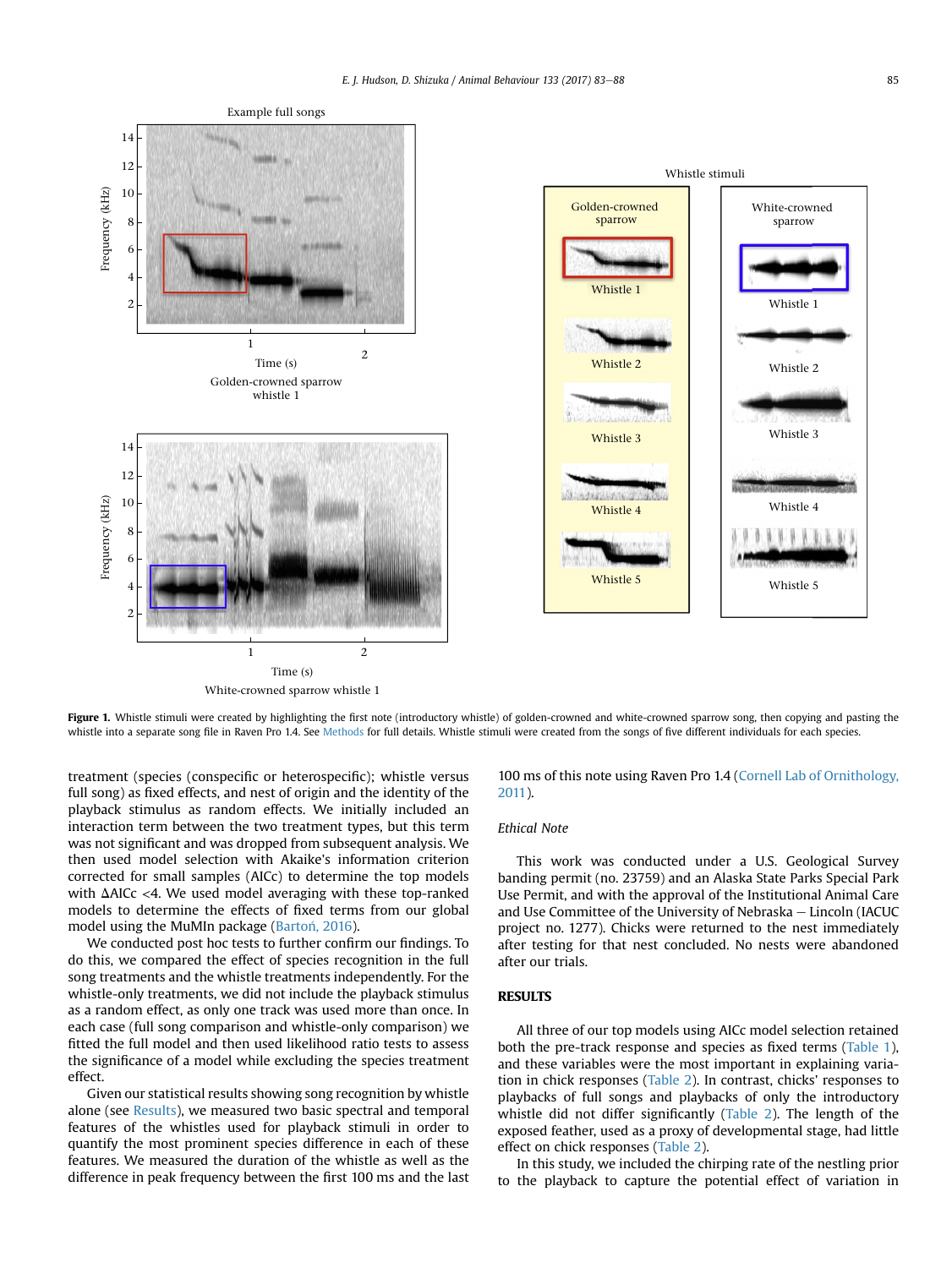#### <span id="page-3-0"></span>Table 1

Top models ( $\Delta$ AICc <4) from model selection procedure

| Terms                                                                                              | df | Log likelihood $\Delta$ AICc $\Delta$ AICc Weight |                   |        |             |
|----------------------------------------------------------------------------------------------------|----|---------------------------------------------------|-------------------|--------|-------------|
| Intercept + pre-track + species $6$<br>Intercept $+$ pre-track<br>$+$ whistle/fullsong $+$ species |    | $-177.55$<br>$-177.12$                            | 369.4<br>3714 200 | - 0.00 | 0.52<br>019 |
| $Intercept + feature$<br>$+$ pre-track $+$ species                                                 |    | $-177.55$                                         | 3723 287          |        | 0.12        |

#### Table 2

Estimates of effects of fixed terms using model averaging (including models with AIC $c < 4$ )

| Term                 | Estimate | SE.  |      |        | Importance |
|----------------------|----------|------|------|--------|------------|
| Intercept            | 15.57    | 5.12 | 2.94 | 0.003  | N/A        |
| Pre-track response   | 1.11     | 0.32 | 331  | <0.001 |            |
| Species              | $-11.01$ | 3.64 | 2.93 | 0.003  |            |
| Whistle vs full song | $-5.48$  | 5.83 | O 91 | 0.36   | 0.23       |
| Feather              | 0.04     | 0.95 | 0.04 | በ 97   | 0.15       |

nestling condition, motivation or environmental factors that may influence response level. This is because a prior study with this species showed that nestlings that chirped in response to a playback were much more likely to respond to a subsequent playback trial >5 min later, suggesting that nestling behaviour prior to the trial may affect response levels [\(Shizuka, 2014\)](#page-5-0). As suspected, the chirp rate prior to the playback was an important predictor of nestling responses to playback, and our statistical analysis accounts for this effect. In contrast to [Shizuka \(2014\)](#page-5-0), we did not detect an effect of developmental stage (using feather length as a proxy) on nestling responses. This is likely due to the fact that we used these prior results to intentionally conduct the playback experiment at a slightly later developmental stage when we had increased likelihood of eliciting responses.

To examine our specific hypothesis that species differences in whistles are sufficient for species recognition, we conducted post hoc tests using likelihood ratio tests. Golden-crowned sparrow nestlings receiving conspecific whistles chirped more than chicks receiving heterospecific whistles (likelihood ratio test:  $\chi^2_1 = 4.69$ ,  $P = 0.03$ ; see Fig. 2) and chirped more to full conspecific song than to full heterospecific song ( $\chi^2$ <sub>1</sub> = 4.22, *P* = 0.04).

In the playback stimuli we used, the introductory whistle of the two species consistently differed in at least two major features that do not overlap between species: whistle duration and frequency modulation. The golden-crowned sparrow whistles were longer in duration (mean  $= 0.96$  s, range  $0.82-1.16$  s; white-crowned sparrow: mean  $= 0.48$  s, range 0.40–0.54 s) and contained greater frequency modulation (mean  $= 1171.8$  Hz, range 1171.8-2411.7 Hz; white-crowned sparrow: mean  $=$  46.2 Hz, range 0–187.5 Hz) than the white-crowned sparrow whistles used in this experiment.

# **DISCUSSION**

We found that golden-crowned sparrow nestlings respond differently to songs of conspecifics and their sympatric sister species, the white-crowned sparrow, confirming the results of a previous study ([Shizuka, 2014](#page-5-0)). Moreover, we found that nestlings respond differently to playbacks of just the introductory whistles of these two species' songs, and their responses to whistle-only stimuli did not differ significantly from their responses to full songs. Our findings suggest that the golden-crowned sparrow introductory whistle, which is one of the features that reliably distinguishes golden-crowned sparrow song from that of its closest relative, is sufficient for nestling birds to perform song recognition. In white-crowned sparrows, male nestlings at this age  $\left($  <10 days old) have not yet begun to learn their adult song [\(Marler, 1970](#page-5-0)). If these two species follow the same song-learning timeline, our results suggest that introductory whistles could act as an innately recognized cue that guides later song learning in golden-crowned sparrows.

We focused on the role of the introductory whistle in early song recognition for two reasons. First, the introductory whistle is



Figure 2. Standardized chirp response (number of chirps during the 2 min playback period, minus twice the number of chirps during the 1 min pre-playback period) of goldencrowned sparrows to each playback treatment. Darker colour indicates overlapping data points. Horizontal bars within each column represent the mean response for each treatment. Asterisks indicate significant (P < 0.05) differences due to treatment, as determined by likelihood ratio tests.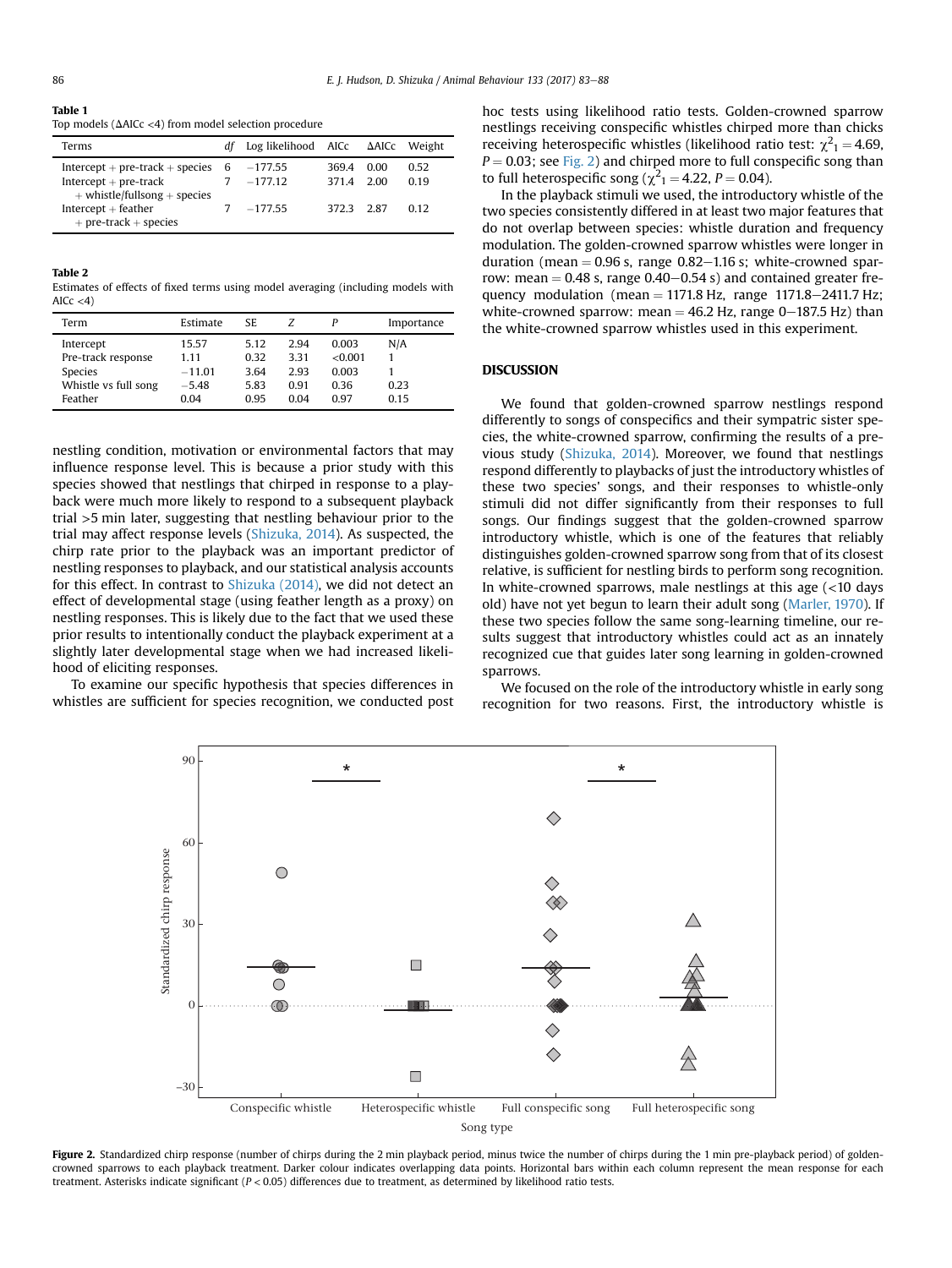known to play a critical role in song learning in white-crowned sparrows: juvenile white-crowned sparrows are more likely to learn phrases of songs that begin with an introductory whistle ([Soha](#page-5-0) & [Marler, 2000\)](#page-5-0). We discuss the relevance of our study in this context later. Second, while both species' songs vary geographically, the two species songs can be reliably distinguished by features of the introductory whistle alone, and thus this phrase could play a key role in species recognition. Moreover, [Soha and Marler \(2000\)](#page-5-0) suggested that whistles may be particularly resistant to cultural evolution because they can be described with fewer parameters than other song elements, such as trills and note complexes, which may result in fewer opportunities for copying errors and slower cultural evolution. This could make the introductory whistle of golden-crowned and white-crowned sparrows particularly reliable as a means for species recognition. One prominent species difference is the spectral property of the introductory whistle: whitecrowned sparrow whistles have constant frequency, while golden-crowned sparrow whistles always contain a descending frequency sweep ([Fig. 1\)](#page-2-0). This feature seems to be species-universal in each species, and reliably distinguishes the two species regardless of dialect [\(Shizuka et al., 2016\)](#page-5-0). Moreover, the spectral features of the introductory whistle seem to be resilient to cultural evolution: [Harbison, Nelson, and Hahn \(1999\)](#page-5-0) demonstrated that the introductory whistles in white-crowned sparrows remain stable over two decades while other song features changed, and [Shizuka](#page-5-0) [et al. \(2016\)](#page-5-0) likewise found no changes in golden-crowned sparrow introductory whistle forms over 15 years. In our playback stimulus set, the two species' songs differed in both the frequency modulation and the duration of the introductory whistle. We do not have quantitative data on whistle duration across all song dialects for both species at this time, so we could not determine whether this feature reliably distinguishes between species across all populations. However, a recent study showed that whistle duration alone could distinguish between subspecific songs in whitecrowned sparrows ([Lipshutz et al., 2016\)](#page-5-0), suggesting that this feature may also play a key role in species recognition.

Although other song elements (e.g. the presence/absence of complex notes, buzzes and trills, number of syllables; see [Fig. 1\)](#page-2-0) could be used to distinguish between golden-crowned and whitecrowned sparrows in our study population, many of these features vary across populations (e.g. some golden-sparrow dialects contain buzzes and trills; [Shizuka et al., 2016\)](#page-5-0). In this experiment, we did not test whether other acoustic elements could also be used for species recognition. Thus, while we can conclude that the introductory whistle alone is sufficient for species recognition, we cannot determine whether it is, in fact, the only cue used for species recognition at this early stage of life. Prior studies have shown that naïve fledgling white-crowned sparrows still recognize and respond strongly to all conspecific phrase types, not just whistles ([Soha](#page-5-0) & [Marler, 2001; Whaling, Solis, Doupe, Soha,](#page-5-0) & [Marler, 1997\)](#page-5-0), even though, without tutoring, they will not produce these additional elements themselves. Our results show that nestling goldencrowned sparrows, like fledgling white-crowned sparrows, are capable of distinguishing heterospecific from conspecific song based on whistles, but further study is needed to determine whether, like fledgling white-crowned sparrows, they are equally receptive to all conspecific song elements.

When comparing our results to previous studies in Zonotrichia, it is also important to note that our experiment was conducted on nestlings reared in the wild, where they were exposed to both conspecific and heterospecific songs, rather than raised in acoustic isolation. This issue of prior exposure is important to consider in light of the possibility that acoustic templates can be composed of both preactive templates, which are not affected by experience, and

latent templates, which require exposure to be expressed ([Marler,](#page-5-0) [1997; Soha, 2017\)](#page-5-0). Moreover, although song learning is not thought to occur during the nestling period [\(Marler](#page-5-0) & [Peters, 1987;](#page-5-0) [Marler, 1970](#page-5-0)), it is possible that the amount of early exposure to conspecific versus heterospecific song plays a role in species discrimination in nestlings. If different nests are exposed to different amounts of heterospecific song at sympatric sites, it should be possible to determine whether this factor influences nestlings' ability to perform species recognition based on song.

Species discrimination using cues that are learned (e.g. the songs of oscine songbirds) can either facilitate or inhibit reproductive isolation, and predicting the effect of learning on speciation has been an active topic of research ([Servedio, Sæther,](#page-5-0) & [Sætre,](#page-5-0) [2009; Verzijden et al., 2012\)](#page-5-0). The use of simple cues for early song recognition, such as the introductory whistle in Zonotrichia species, may be one mechanism that facilitates the evolution of behavioural isolation in songbirds through preferential learning of conspecific songs. Multiple lines of evidence suggest that reproductive isolation between white-crowned and golden-crowned sparrows is relatively well established, as there are very few reported instances of hybridization between the two species (e.g. [Miller, 1940; Morton](#page-5-0) & [Mewaldt, 1960](#page-5-0)) and phylogenetic studies support two distinct lineages with high confidence (e.g. [Klicka](#page-5-0) [et al., 2014](#page-5-0)). However, there is also evidence of mitochondrial haplotype sharing between the species despite clear divergence at nuclear loci [\(Weckstein et al., 2001\)](#page-5-0). This pattern of mito-nuclear discordance suggests a potential history of hybridization and introgression following initial divergence of the two lineages ([Weckstein et al., 2001](#page-5-0)). Combined with detailed knowledge of the song recognition and learning programmes in this system, the Zonotrichia sparrows offer an opportunity to investigate the evolution of song learning as it relates to species interactions.

White-crowned and golden-crowned sparrow nestlings both pay attention to the introductory whistle during early development, and the divergence in the acoustic features of the whistle seems to be sufficient to allow golden-crowned sparrow nestlings to distinguish species. Thus, the divergence of the acoustic feature, rather than divergence in the cognitive process of song recognition (e.g. using a different song feature) can maintain preferential learning of songs in this sympatric population. These results point to key questions about the cause and effect of trait divergence and reproductive isolation between golden-crowned and white-crowned sparrows. Did the introductory whistle form diverge between species due to selection against hybridization (due to reinforcement or reproductive character displacement), or did divergence in this key acoustic feature in allopatry (e.g. by cultural drift) facilitate isolation upon secondary contact? Moreover, did the importance of the introductory whistle in the song learning programme evolve as a consequence of selection against hybridization between these two species? One way to address these questions is by comparing the extent of introgression in different populations of golden-crowned and white-crowned sparrows. If the importance of the introductory whistle as a learning template is due to reinforcement and populations of golden-crowned sparrows have different histories of hybridization, we would expect greater discrimination against heterospecifics (based on whistles alone) in populations that have experienced gene flow. Clarifying the evolutionary history underlying the behaviour described here will allow us to begin to disentangle whether innate recognition templates are a prerequisite for, or an outcome of, sympatry between related species. More generally, continued studies of song recognition at the earliest life stages in passerines [\(Dooling](#page-5-0) & [Searcy, 1980; McFarlane et al., 2016\)](#page-5-0) may provide a clearer picture of the evolutionary causes and consequences of mechanisms underlying song learning.